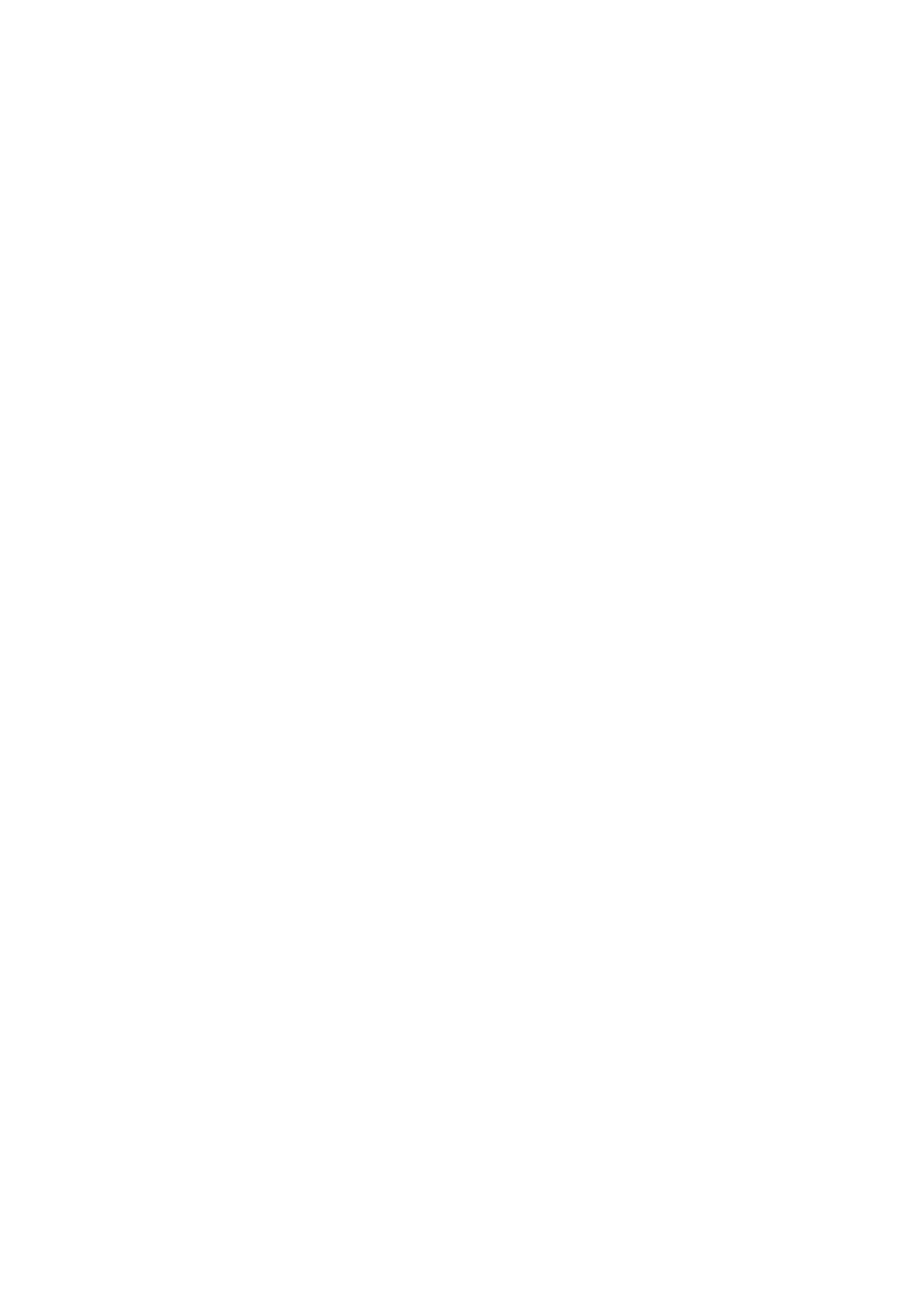Van Heck, B. 2003. Participatory development: guidelines on beneficiary participation in agricultural and rural development. *Food and Agricultural Organisation of the United Nations, Rome*: 5

Wangoola, P. 1993. Regain People's Sovereignty. *Participatory Development infonotes.* 3:3

Williams, J. J. 2006. Community participation; lessons from post-apartheid South Africa. *Policy Studies*, 27(3): 197-217.

White, L. 2002. Connection matters: exploring the implications of social capital and social networks for social policy. *Systems Research and Behavioral Science.* 19:255-269.

Wolfensohn, J. D. 1999. Cited in Haddinott, J. 2002. Participation and poverty reduction: an analytical framework and overview of issues. *Journal of African Economics*. 11(1):147.

Woolcock, M. and Narayan, D. 2000. Social capital: implications for development theory, research, and policy. *World Bank Research Observer.* 15(2):225-250.

*World Bank Findings, Africa Region*. 1996. No. 73

## **Government policy document and department archives**

*Stakeholder Engagement.* 2002. Integrated Environmental Management Information Series (3). Department of Environmental Affairs and Tourism: Pretoria.

The profile of the Tamale metropolitan assembly. 2000.

Ghana population and housing census document. 2000.

## **Unpublished documents, conference/workshop reports and papers**

Ahmed, A. 2003. *The role of social capital and NGOs in community-based management of open water inland fisheries of Bangladesh.* Paper presented at the workshop on common pool resources and institutions in South Asia, Bangalore, India.

Gemechu, S. 2006. *Social capital, non-governmental organisations and development: a study of household well-being at Anano Integrated Rural Development Program. The case of Rift Valley Children and Women Development Association (RCWDA), ETHIOPIA.* Unpublished MA Thesis, Ruhr University Bochum.